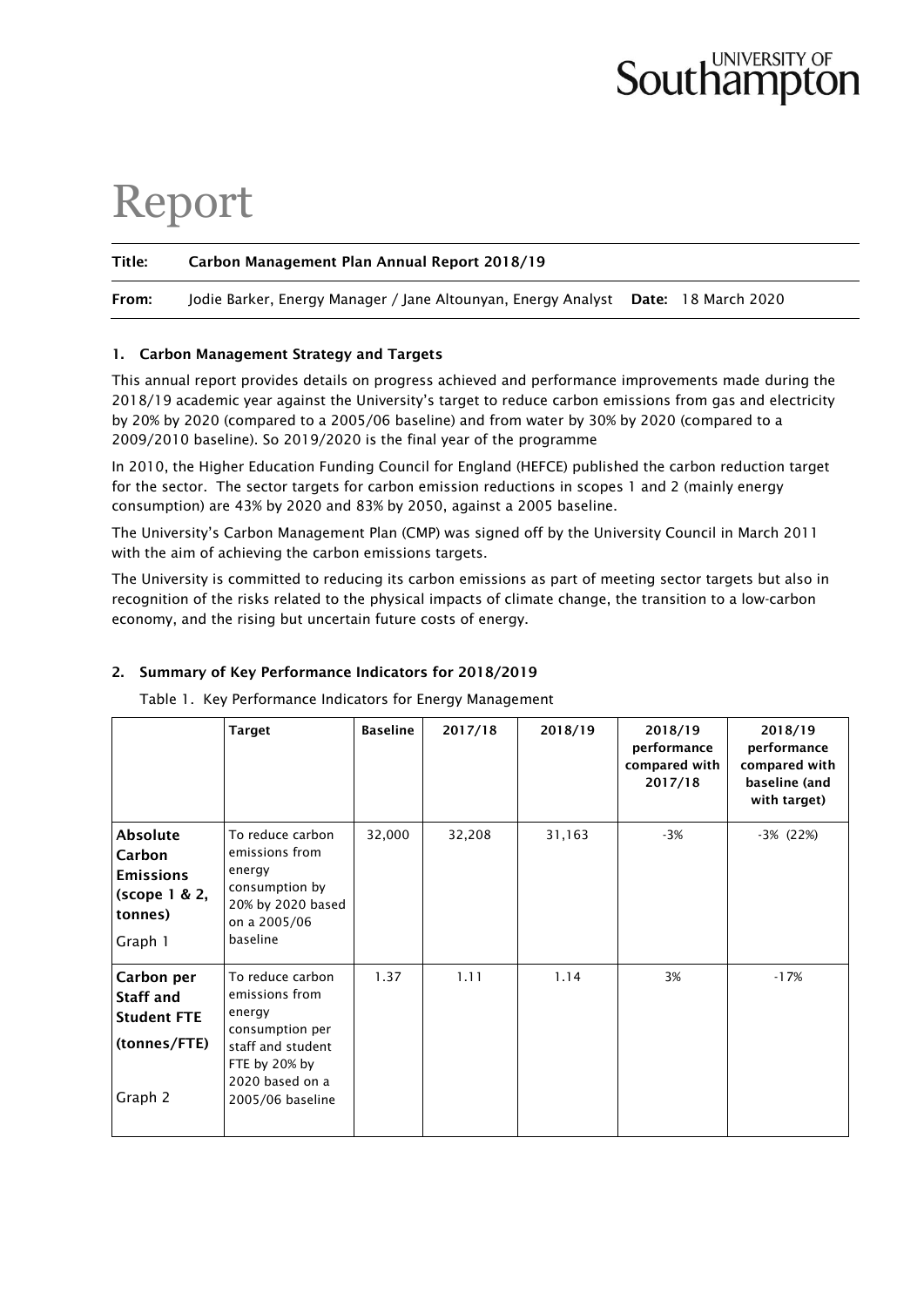Table 1. Key Performance Indicators for Energy Management (cont'd)

|                                                                                                                | <b>Target</b>                                                                                                                                                | <b>Baseline</b> | 2017/18    | 2018/19      | 2018/19<br>performance<br>compared<br>with 2017/18 | 2018/19<br>performance<br>compared with<br>baseline |
|----------------------------------------------------------------------------------------------------------------|--------------------------------------------------------------------------------------------------------------------------------------------------------------|-----------------|------------|--------------|----------------------------------------------------|-----------------------------------------------------|
| Carbon<br>per £<br>turnover<br>(kgCO <sub>2</sub> )<br>/E'000<br>Graph 3.                                      | To reduce carbon<br>emissions from<br>energy consumption<br>per £ turnover by 20%<br>by 2020 based on a<br>2005/06 baseline<br>(Turnover at 05/06<br>prices) | 103.67          | 78.97      | 78.79        | $-2.7%$                                            | $-23%$                                              |
| Electricity<br>(kWh)                                                                                           | To achieve a 20%<br>reduction in<br>electricity use by<br>2020 based on a<br>2005/06 baseline                                                                | 35,868,000      | 33,228,981 | 39, 361, 736 | 18.5%                                              | 10%                                                 |
| Gas<br>(kWh)                                                                                                   | To reduce gas<br>consumption by 20%<br>by 2020 based on a<br>2005/06 baseline                                                                                | 86,838,000      | 93,736,722 | 75,010,595   | $-20%$                                             | $-14%$                                              |
| Carbon<br>per<br>student<br>occupancy<br>halls<br>(tonnes<br>CO <sub>2</sub> /student<br>occupancy)<br>Graph 4 | To reduce carbon<br>emissions from<br>energy consumption<br>per student<br>occupancy in halls by<br>20% by 2020 based<br>on a 2005/06<br>baseline            | 2.02            | 1.34       | 1.26         | $-5.7%$                                            | $-38%$                                              |
| Water (m <sup>3</sup> )                                                                                        | To reduce water<br>consumption by 30%<br>by 2020 from a<br>2009/10 baseline                                                                                  | 567,000         | 432,107    | 428,971      | $-1%$                                              | $-25%$                                              |
| Water<br>(tonnes<br>carbon)                                                                                    | To reduce carbon<br>emissions from water<br>consumption and<br>disposal by 30% by<br>2020 based on<br>2009/10 baseline                                       | 552             | 419        | 416          | $-1%$                                              | $-25%$                                              |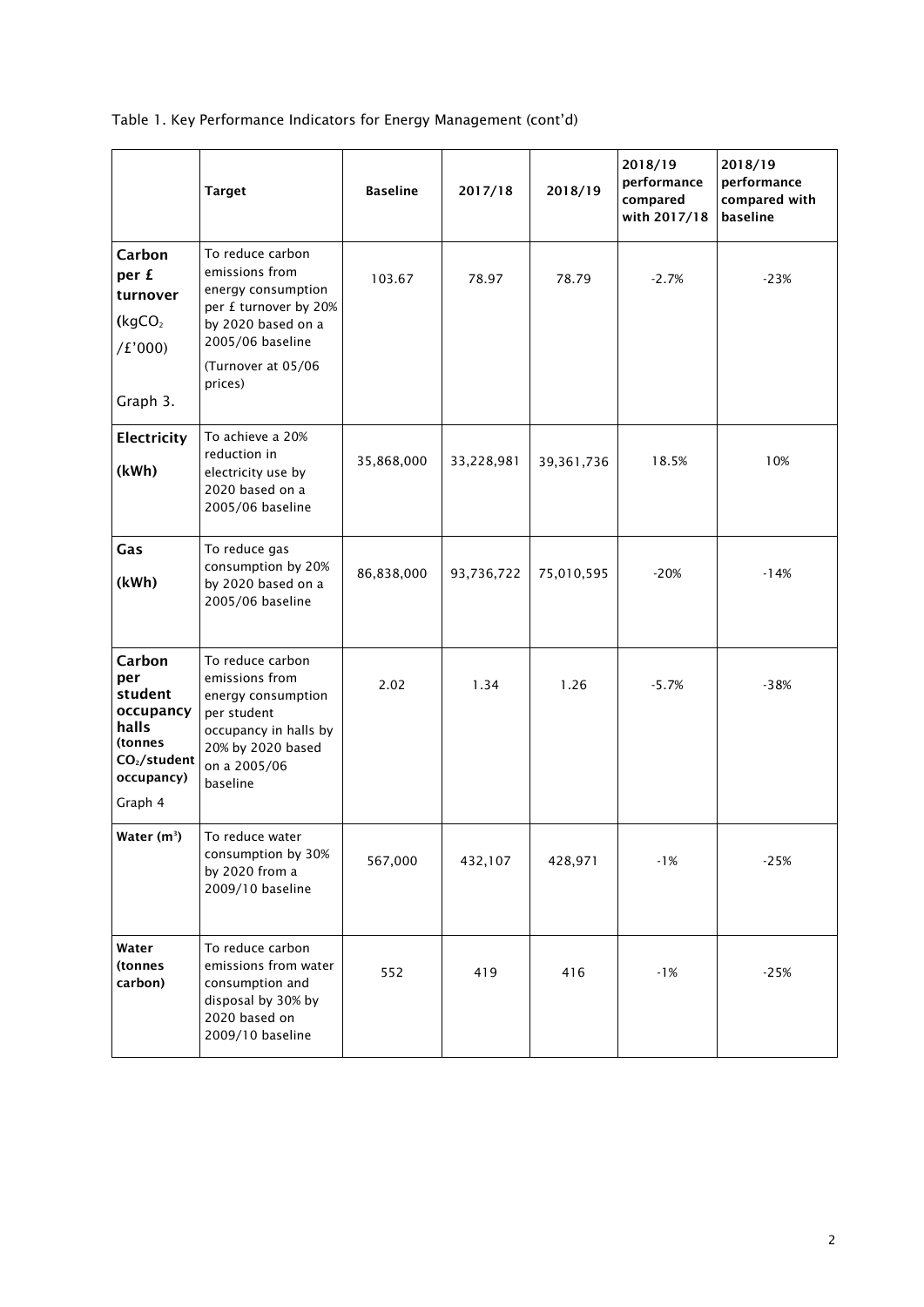

Graph 1.  $CO<sub>2</sub>$  e tonnes from electricity & gas: Baseline and years 2011/2012 to 2018/2019



Graph 2.  $CO<sub>2</sub>$ e tonnes per FTE staff and students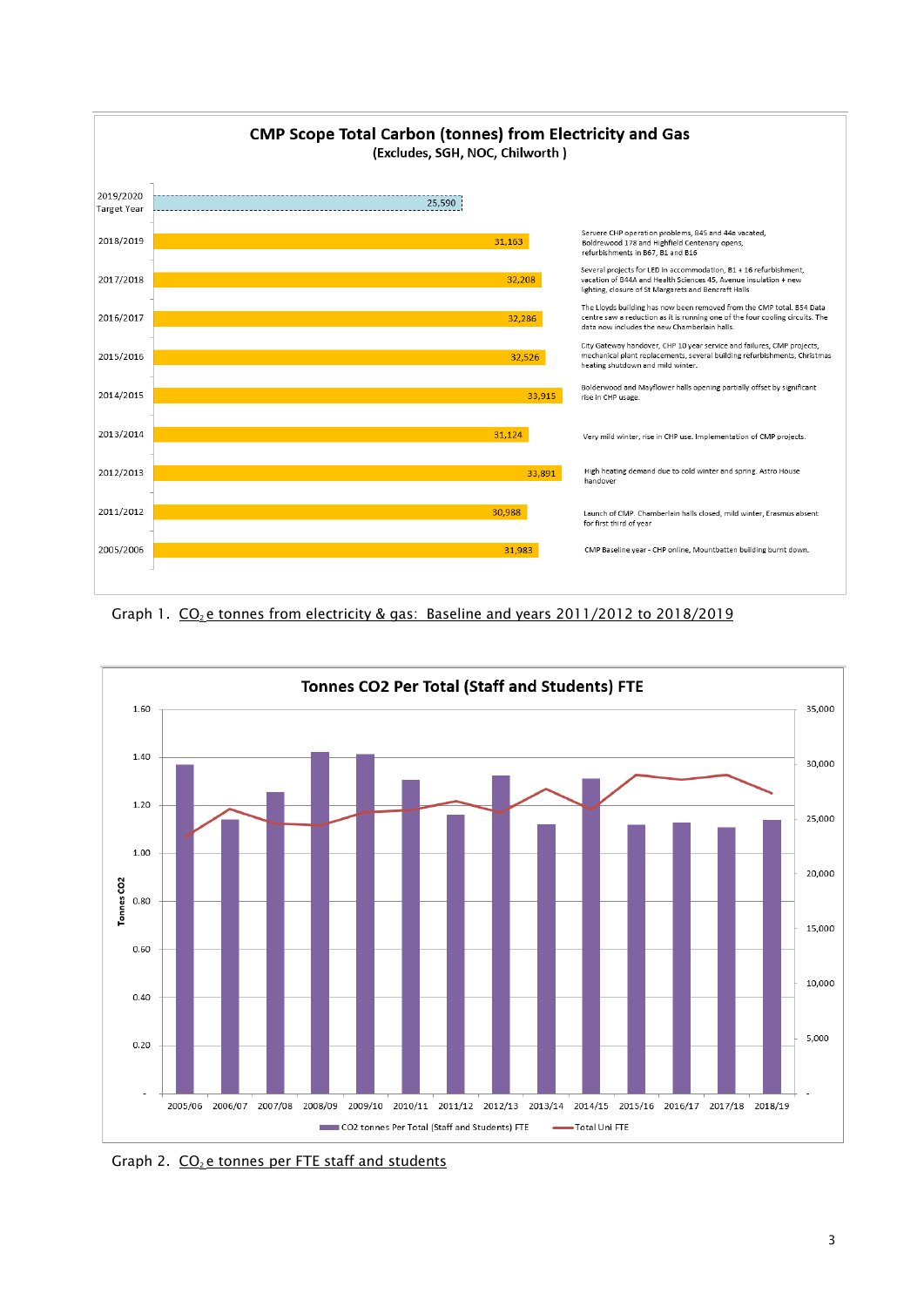

Graph 3.  $CO<sub>2</sub>$ e tonnes per £000 turnover



Graph 4. CO<sub>2</sub> e tonnes per student in UoS student halls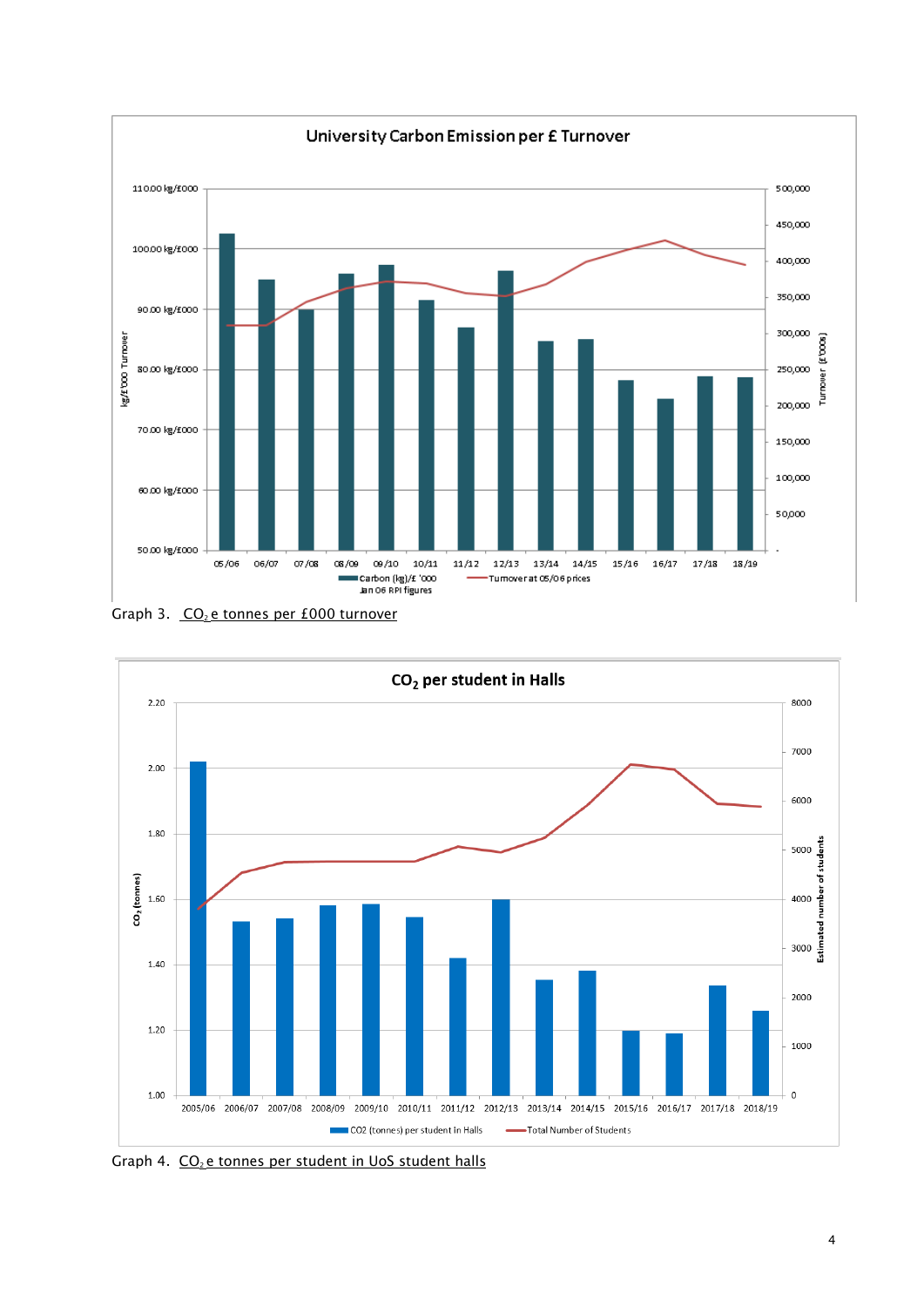#### 3. Factors affecting carbon emissions for the academic year

(a) The largest impact on our carbon emissions during 2018/19 was from the operational issues of the CHP. This resulted in a reduction in electricity generation of about 44% or 8.6m kWh. This was offset by the reduction in gas consumption through the main gas meter of 18m kWh. The cost impact in loss of generation including savings on gas consumption is a loss of about £565k.



Graph 5. Interplay of Highfield incoming grid electricity with CHP electricity generation.

- (b) The largest electricity reductions were seen in student accommodation due to a continuous replacement to LED lighting, a sharp rise in alternative private options and a milder winter. Ten main student accommodation sites saw reductions totalling about 600k kWh.
- (c) Complete refurbishment of boiler room at Aubrey House, completed September 2018, resulted in a reduction of about 20% of its gas consumption, about 113k kWh.
- (d) The vacation of Health Sciences B45, led to a reduction of 77k kWh or 32% over the period.
- (e) The vacation of Building 44A resulted in a 10% reduction in Shackleton electricity.
- (f) Following the transfer of IT servers to more efficient Astro House from B54 Astro House electricity has continued to rise throughout 2018/19. While this is only 8% above 2017/18, the intense consumption Astro House means this 8% represents nearly 448k kWh. The reduction in the Data Centre of Mathematics over the same period was 55k kWh. There is a much more intense use of computing power such as running complex digital scenarios and the "power usage effectiveness" (PUE) of the servers in Astro House over the old servers in Mathematics is about double.



Graph 6. Astro House electricity 2017/18 and 2018/19.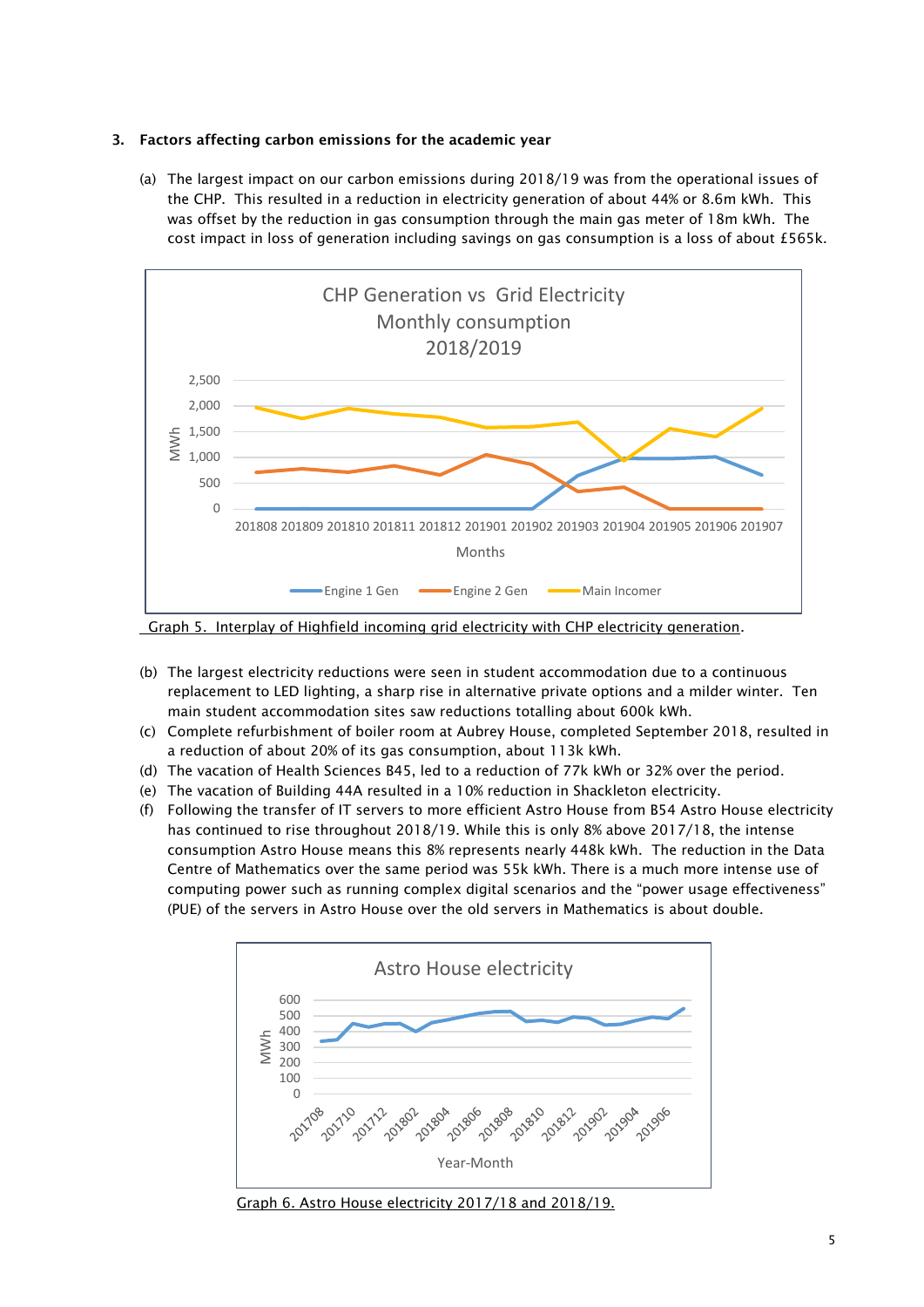- (g) Refurbishment of B1 and B16 and change of use led to a much more intense use of computers for running scenarios. This has resulted in an approximate 35% increase (~78k kWh) in electricity use in both buildings.
- (h) New buildings at Boldrewood (B178) and Highfield (Centenary) were completed during the period. Boldrewood electricity increased by 4% (107k kWh) and gas by a significant 38% (312k kWh) over the whole site. Centenary was only handed over at the end of the academic year so the consumption resulting from the building of Centenary is not known.
- (i) Graham Hills Chemistry (building 29) underwent extensive refurbishment and teaching and research was replaced with building works in many areas. There was a reduction of 190k kWh (~23%) in electricity consumption 2018/19 over 2017/18.

### 4. Conclusion

This year's operational issues with the CHP plant have highlighted the impact that the plant has on the University's overall energy use, dominating changes in energy consumption over the previous year and resulting in a loss of over £500k. The issues arose in part due to the end of maintenance contract with Clarke Energy. The contract has now been re-issued and includes a provision for Clarke's to maintain responsibility for any disruption to operation.

Despite this there was an overall reduction in carbon emissions over the previous year of 3%: electricity consumption via the grid increased but the reduction in gas consumption more than compensated.

As in previous years, and now looking to the end of the ten year programme, the University has fallen well short of its carbon emissions target - in 2018/2019 carbon emissions were still 22% above the target level. However, the KPIs which are based on *relative* values, carbon per number of FTE/students, per £ turnover, and per student in our accommodation, express a more realistic picture of improved sustainability, with reductions of -17%, -23% and -38% respectively over the baseline figures.

There were few significant projects designed specifically to save energy during 2018/2019 because the Carbon Management Fund was closed. However a wide number of actions have led to savings, mainly through planned refurbishments, a wide spread programme of replacing lighting with LED when lamps burn out - in residences and other academic buildings, a fall in student numbers in residences, and from building management staff within faculties taking extra care to manage the energy in their buildings, particularly Mountbatten and Life Sciences,

The future energy performance of the University is expected to improve for a number of reasons.

- (a) The recent extensive and tragic consequences of the Covid 19 virus is resulting in a large number of staff working from home, students avoiding the campus, and buildings being closed.
- (b) The Energy Team were asked by the Energy and Sustainability Steering Group in autumn 2019 to put together a list of energy and water efficiency projects which it was proposed might draw on funding from the Ten Year Plan bond. The list includes such measures as widespread LED replacements, including the replacement of diesel generated pitch lighting at Wide Lane, insulation, server efficiency, and a variety of mechanical improvements. The University's Executive Board is currently considering the bid.
- (c) Adam Tewkesbury, the Associate Director of Environment and Sustainability, is producing a new and comprehensive energy strategy which will seek to significantly improve the University's overall energy efficiency and minimise carbon emissions. The intention is to act to improve the University's sustainability in a logical and coordinated way, ensuring that any disruption to staff and particularly students is kept to a minimum, while making significant progress towards a zero net carbon operation.

Report Authors:

Jodie Barker, Energy Manager, [j.barker@soton.ac.uk](mailto:j.barker@soton.ac.uk) Jane Altounyan, Assistant Energy Analyst, [j.l.altounyan@soton.ac.uk](mailto:j.l.altounyan@soton.ac.uk)